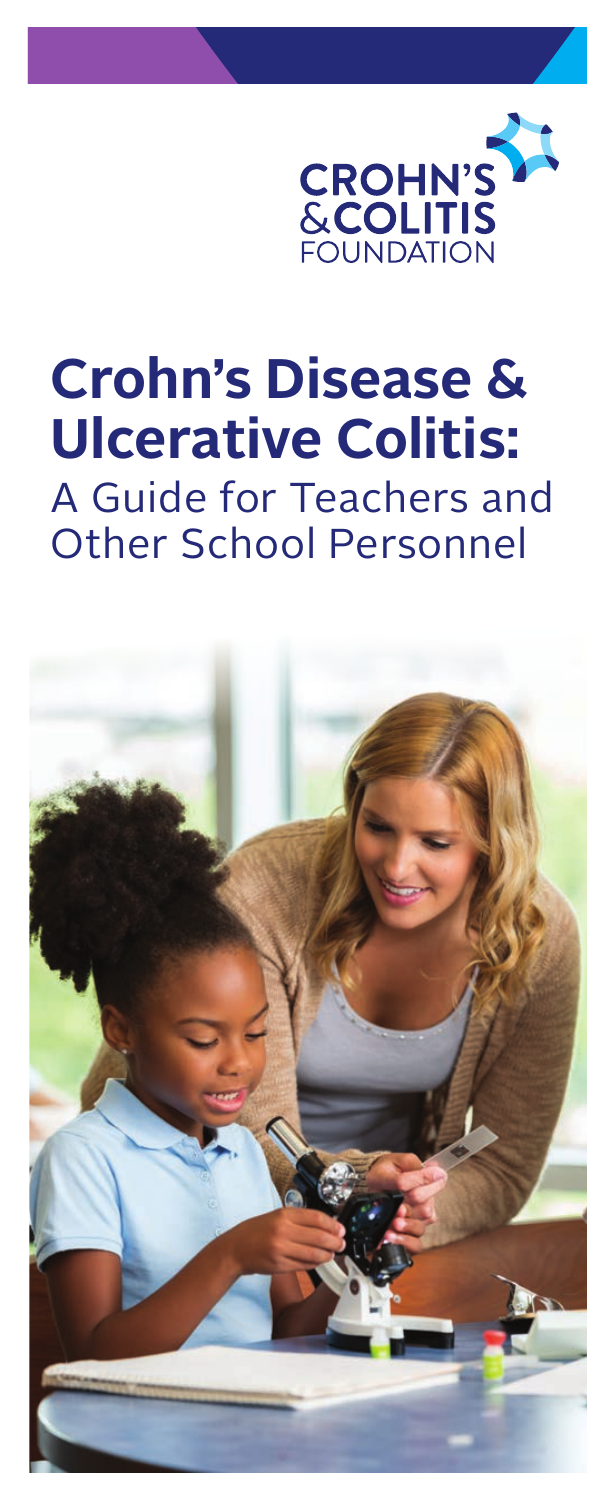## **What's Inside**

| Facts about Crohn's disease                                         |
|---------------------------------------------------------------------|
|                                                                     |
| Looking at IBD from the                                             |
|                                                                     |
|                                                                     |
| Taking medication during school hours7                              |
|                                                                     |
|                                                                     |
|                                                                     |
|                                                                     |
| Participation in physical activities13                              |
| <b>Communication with parents</b><br>and healthcare professionals14 |
|                                                                     |
|                                                                     |



It is important that all students have the opportunity to thrive in an academic environment during their elementary, middle, and high school years. For children with Crohn's disease and ulcerative colitis, this can be a challenge.

That's why it is so important for teachers and other school personnel to understand these chronic intestinal illnesses and the impact they have on young people. Such understanding will help you provide support and encouragement that may influence a child's educational experience, and beyond.

. . . . . .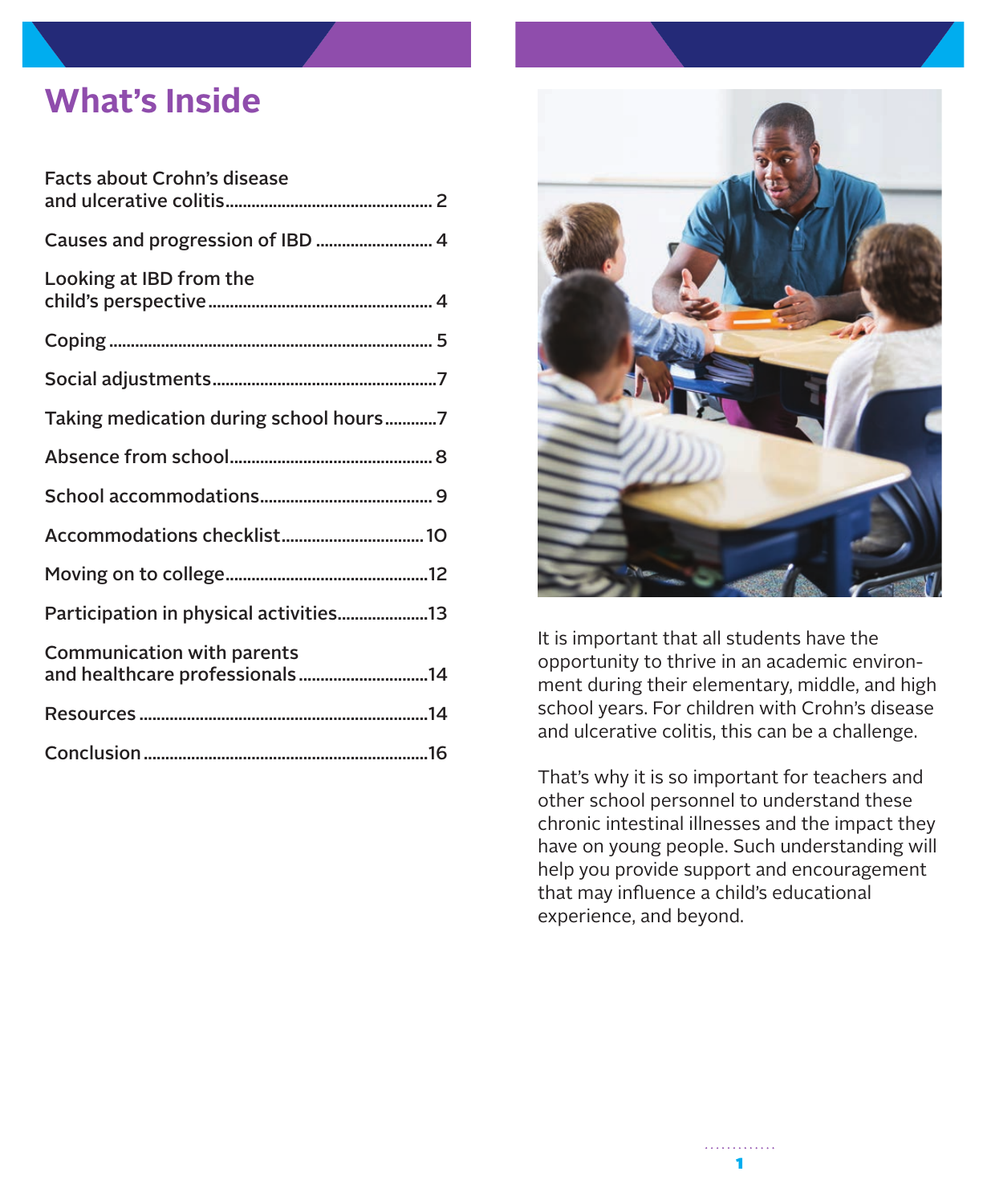## <span id="page-2-0"></span>**Facts about Crohn's disease and ulcerative colitis**

Crohn's disease and ulcerative colitis belong to a group of conditions known as *inflammatory bowel disease* (IBD).

- •IBD should not be confused with irritable bowel syndrome (IBS), an unrelated condition that is medically less serious. IBD can be debilitating if not appropriately treated.
- •Both Crohn's disease and ulcerative colitis are chronic, or long-term, conditions. The diseases are unpredictable and cyclical. However, most children who have Crohn's disease or ulcerative colitis go on to lead full and productive lives.
- •Crohn's disease is a condition in which the walls of the gastrointestinal (GI) tract become irritated, inflamed, and swollen. This inflammation can occur anywhere in the GI tract, including the mouth, esophagus, stomach, small intestine, large intestine (colon), and rectum.



#### **THE GASTRO-INTESTINAL (GI) TRACT**

- Oral Cavity (mouth) **1**
- Esophagus (throat) **2**
- Liver **3**
- 4 Stomach
- Large Intestine/Colon **5**
- **6** Small Intestine
- Rectum **7**
- Anus **8**

**Figure 1**

- •Ulcerative colitis causes inflammation in the large intestine, or colon, only. Tiny open sores or ulcers form on the surface of the lining, where they bleed.
- •More recently, there has been a rise in the number of elementary school age children diagnosed with IBD. You should know that:
- •The illnesses are *not* contagious.
- •Both conditions cause similar symptoms, including:
	- •persistent diarrhea (sometimes bloody)
	- •fatigue
	- •loss of appetite and weight loss
	- •crampy abdominal pain
	- •intense cramps that can come on without warning, creating sudden urges to use the bathroom. The urgency may be so great that it can result in fecal incontinence (accidental leakage of stool) if there is a delay in reaching the toilet.
- •Some adolescents with IBD may have delays in physical growth and puberty, causing them to look younger and smaller than their peers. Many children with these conditions also have joint pain and skin rashes.
- •Some young people with Crohn's disease and ulcerative colitis have more chronic pain than others. Chronic pain has been linked to numerous school-related difficulties, including frequent absences, decreased ability to concentrate and perform academically, and impaired ability to cope with the demands of the classroom setting.

 $2 \overline{3}$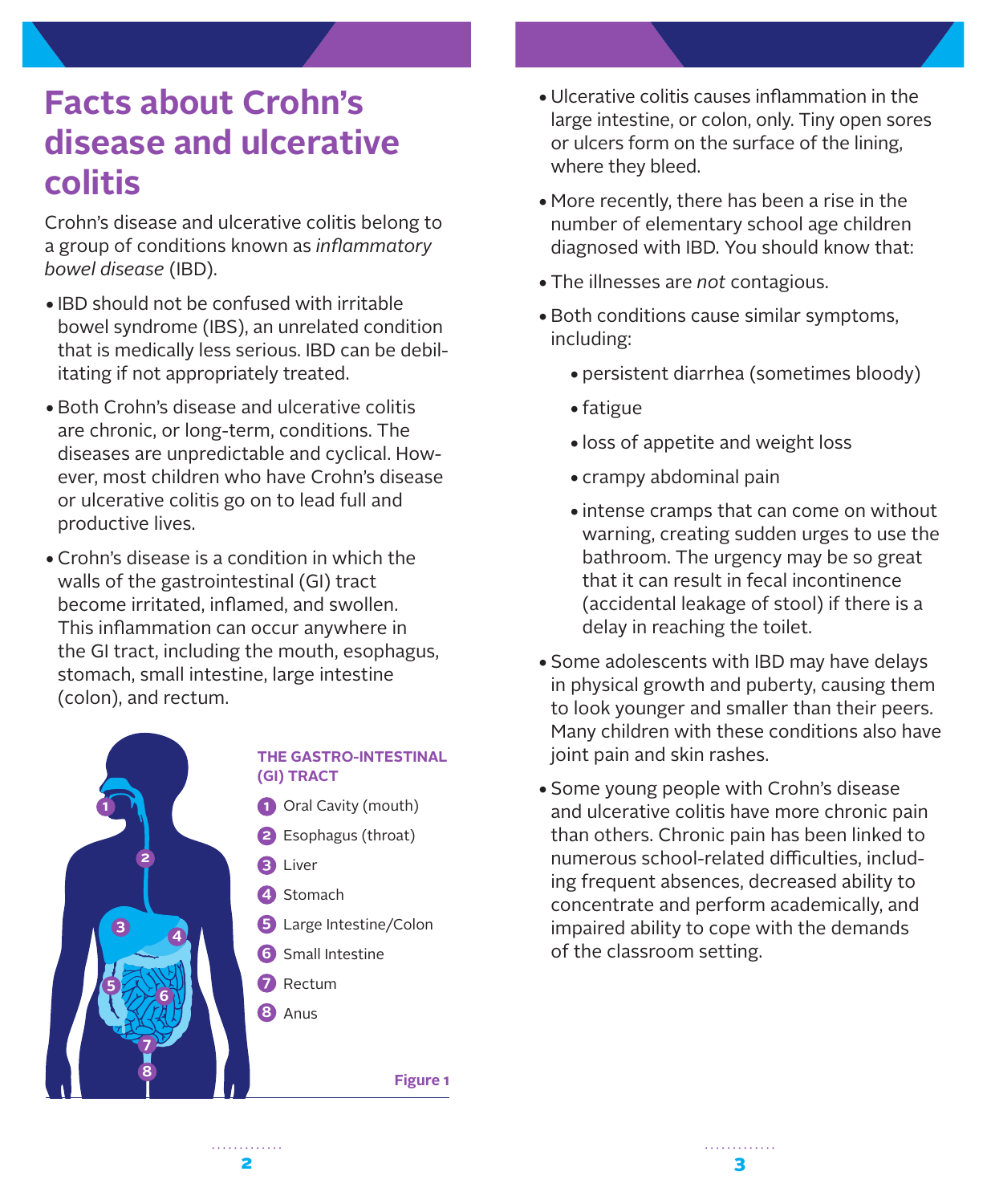## <span id="page-3-0"></span>**Causes and progression of IBD**

No one knows for sure what causes Crohn's disease or ulcerative colitis. Researchers believe that IBD is caused by several factors that work together and lead to the development of the disease, including genes, environmental factors or "triggers," and an overactive immune system.

- •IBD is not caused by either diet or emotional stress. However, various kinds of stress, such as school exams, may make IBD symptoms worse.
- •Symptoms of IBD tend to worsen in an unpredictable manner. This should not be interpreted as a way to avoid school. It is especially important that teachers and other school personnel be available and sensitive to help the student cope during these unpredictable flare-ups of the disease.
- •Crohn's disease and ulcerative colitis are lifelong illnesses. Medications can alleviate inflammation and discomfort, but are not cures for the diseases. In addition, many of the medications used can cause unpleasant side effects such as weight gain and mood swings.
- •Surgery may be necessary if symptoms and inflammation cannot be controlled by medication alone.

## **Looking at IBD from the child's perspective**

Young people with Crohn's disease or ulcerative colitis say that one of the most difficult challenges in school is their need to use the toilet frequently and without warning due to sudden attacks of pain and diarrhea.

•Children with IBD must be allowed to leave the classroom quickly, without attracting unnecessary attention. Questioning them in front of classmates about the need to use the toilet may only cause embarrassment and discomfort. In addition, this delay may cause a humiliating accident.

- •In some schools, bathrooms are locked for long periods of time for security reasons. Furthermore, toilet stalls may not have doors. Lack of bathroom access can create significant problems for a young person with IBD. Any accommodation the school can provide will be of help.
- One solution may be to provide access to a private bathroom in the nurse's office area or teacher's lounge. It's also a good idea to let younger children store an extra pair of underwear in the nurse's office. Students may be issued a bathroom pass that will guarantee access to restrooms.

# **Coping**

Children cope differently with IBD depending on their age.

- •Younger children tend to have a self-image that is still developing, which may help them rebound more quickly from an initial negative reaction to having IBD. They often cope by using avoidance and distraction.
- •Middle school kids with IBD may view their illness as a kind of punishment. There can be regression in behavior, with the children acting younger and more immature than their peers. However, most children with IBD tend to try not to draw attention to themselves due to the private nature of the disease.
- •Adolescents have a better cognitive ability to understand the illness and its management, but can still be in denial about its seriousness or the need to comply with treatment. In addition, fragile self-esteem associated with puberty can be exacerbated by IBD-related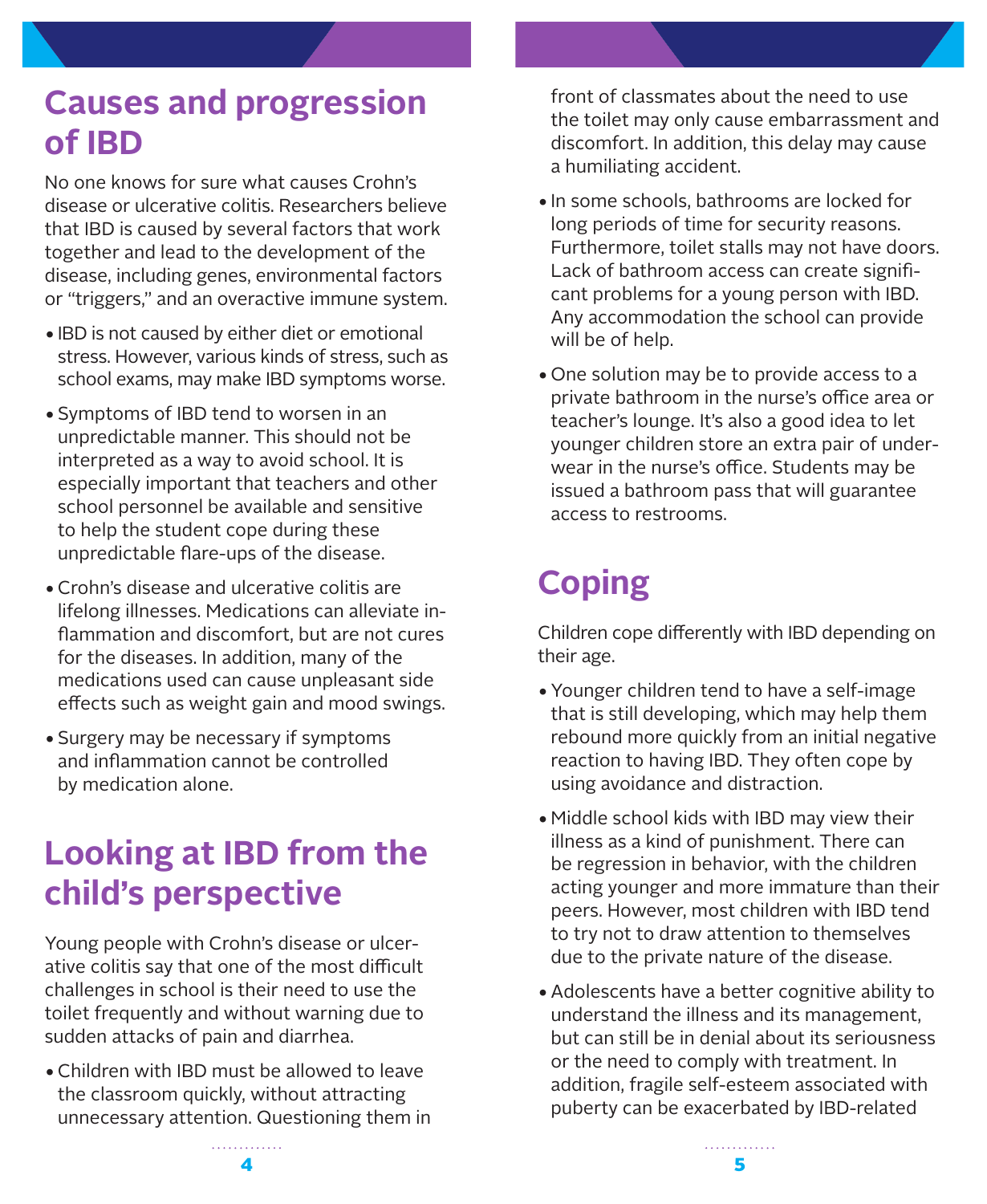<span id="page-4-0"></span>changes and growth delays. Reactions to the illness can range from denial, grief, and embarrassment to uncertainty and a sense of loss. These, in turn, can lead to alterations in school behavior and functioning.

•The diagnosis of a chronic illness can be difficult for anyone, but for children, it can be especially challenging to process and accept. Young people with IBD are at increased risk of becoming anxious, depressed, frustrated or irritable, less focused, more sluggish, and stressed or overwhelmed. This can occur at the time of diagnosis or later in the course of the illness. Pain and fatigue associated with IBD can interfere with concentration and cause students to withdraw and become angry or have low self-esteem—especially during the pre-adolescent or adolescent years. Additional behavioral transformations that can be seen are extreme mood fluctuations; changes in play, interest, or motivation; and social isolation from peers. Teachers can serve a valuable role as a front-line resource in detecting depression or anxiety in children with IBD.



## **Social adjustments**

Symptoms of IBD and side effects of medications may isolate children and teenagers from their classmates who may or may not be aware of their illness.

- •Children with IBD may have different dietary requirements, as eating sometimes causes diarrhea and pain. Children may eat less, or not eat at all, as a way to avoid pain and/ or bathroom trips while in school. Not being able to eat in school may contribute to feelings of isolation.
- •Medications for IBD can be quite effective in controlling intestinal inflammation and disease symptoms. However, these medications can cause side effects that may include:
	- •development of a rounded, puffy appearance (moon face), and weight gain
	- worsening acne
	- •mood swings and restlessness
	- •sleep disturbance and disruption, which can lead to fatigue and lack of concentration during the school day

Teachers are essential for fostering supportive peer interactions and encouraging children with IBD to stay involved in both their school interests and extracurricular activities.

# **Taking medication during school hours**

Students with IBD often need to take medications during the school day to help control their symptoms. Schools generally require that the school nurse dispense these medications.

•Medication administration by the school nurse should be done in a matter-of-fact, non-judgmental manner. Ideally, arrange-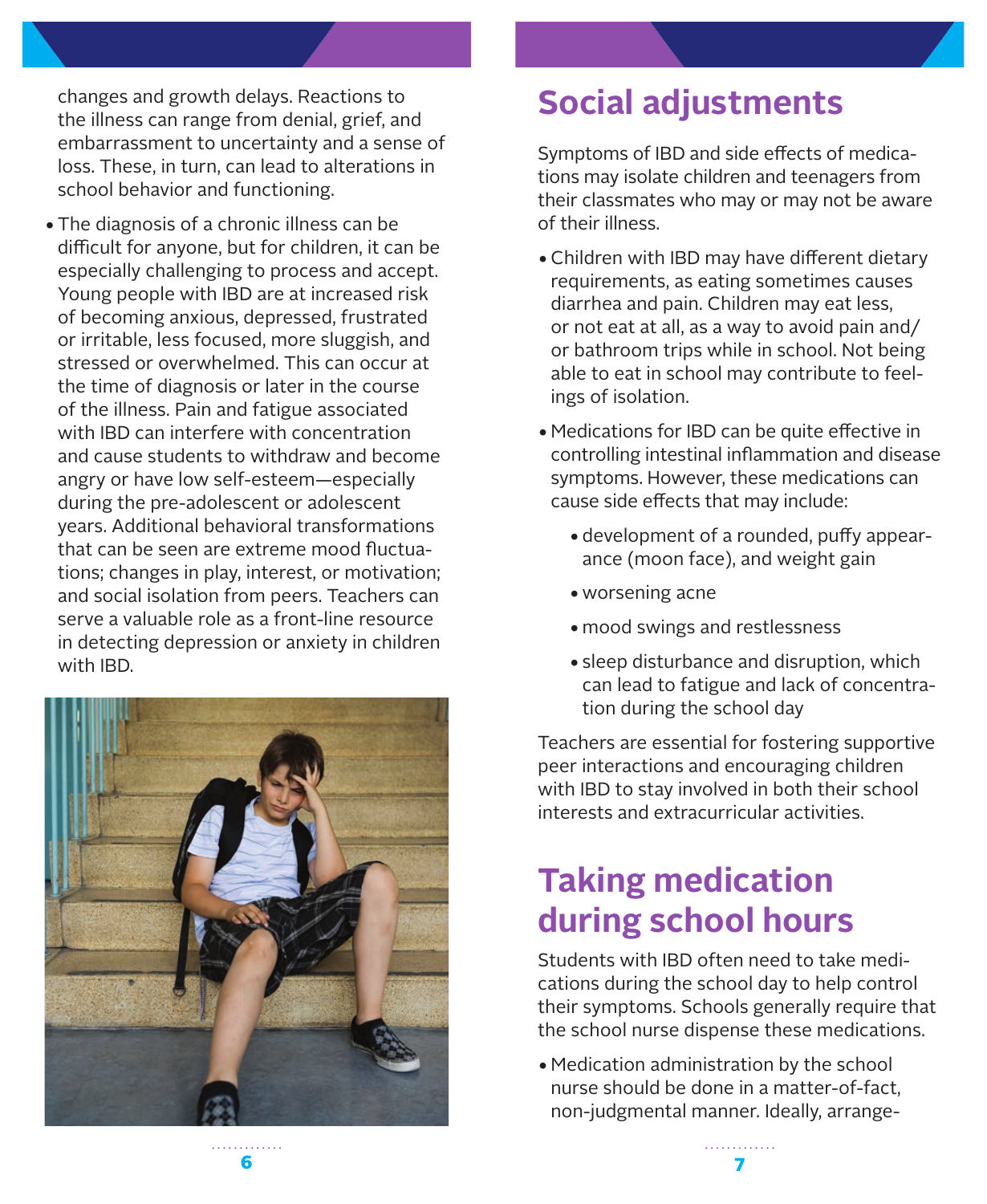<span id="page-5-0"></span>

ments should be made to allow the timely dispensing of medication to a student. These arrangements should ensure that the child not be late for class, or otherwise stand out as being different from their peers.

- •In younger children, one strategy might be to combine the visit to the nurse's office with an unrelated task that the child can feel good about (perhaps taking a note or message to the administrative office or serving as hall monitor).
- •Adolescents may go through a period of denial, refusing to take their medications altogether. Alerted to this possibility, a teacher or other school professional can step in and help deter potentially harmful behavior.

## **Absence from school**

Children and teenagers with IBD may have to miss school for medical appointments, hospitalizations, or during flares of the disease.

- •Not all young people with Crohn's disease or ulcerative colitis show physical side effects of disease or treatment. Although some may appear to be well, they can be quite ill.
- •Many kids with IBD may require hospitalization from time to time, sometimes for several weeks. Surgery may be necessary to remove

diseased intestine or to address a complication. While in the hospital, some children may appreciate hearing from classmates and teachers and are often able to keep up with schoolwork. However, it is important to remember that teachers should ask permission before sharing any information with classmates; many students have different preferences.

•Teachers can be instrumental in helping to coordinate an academic make-up plan for school absences with the child, parents, and school counselor. By having a plan in place prior to any absences, getting assignments and class notes and making up exams can be discussed and arranged in advance, subject to school policies.

# **School accommodations**

Two federal laws, Section 504 of the Rehabilitation Act of 1973 and the Individuals with Disabilities Education Act, provide protection for public school students with disabilities. Although both laws apply to students with disabilities, not all students with disabilities qualify for the protections of both laws. Each law has specific eligibility requirements and guidelines for services.

•**504 Accommodations Plan:** Also known as the "504 Plan," this law comes from Section 504 of the Rehabilitation Act of 1973. This act requires recipients of federal education funding to provide children with disabilities appropriate educational services designed to meet the individual needs of such students, to the same extent as the needs of students without disabilities are met. A 504 plan spells out the modifications and accommodations that will be needed for these students to have an opportunity to perform at the same level as their peers, and might include such things as an extra set of textbooks or home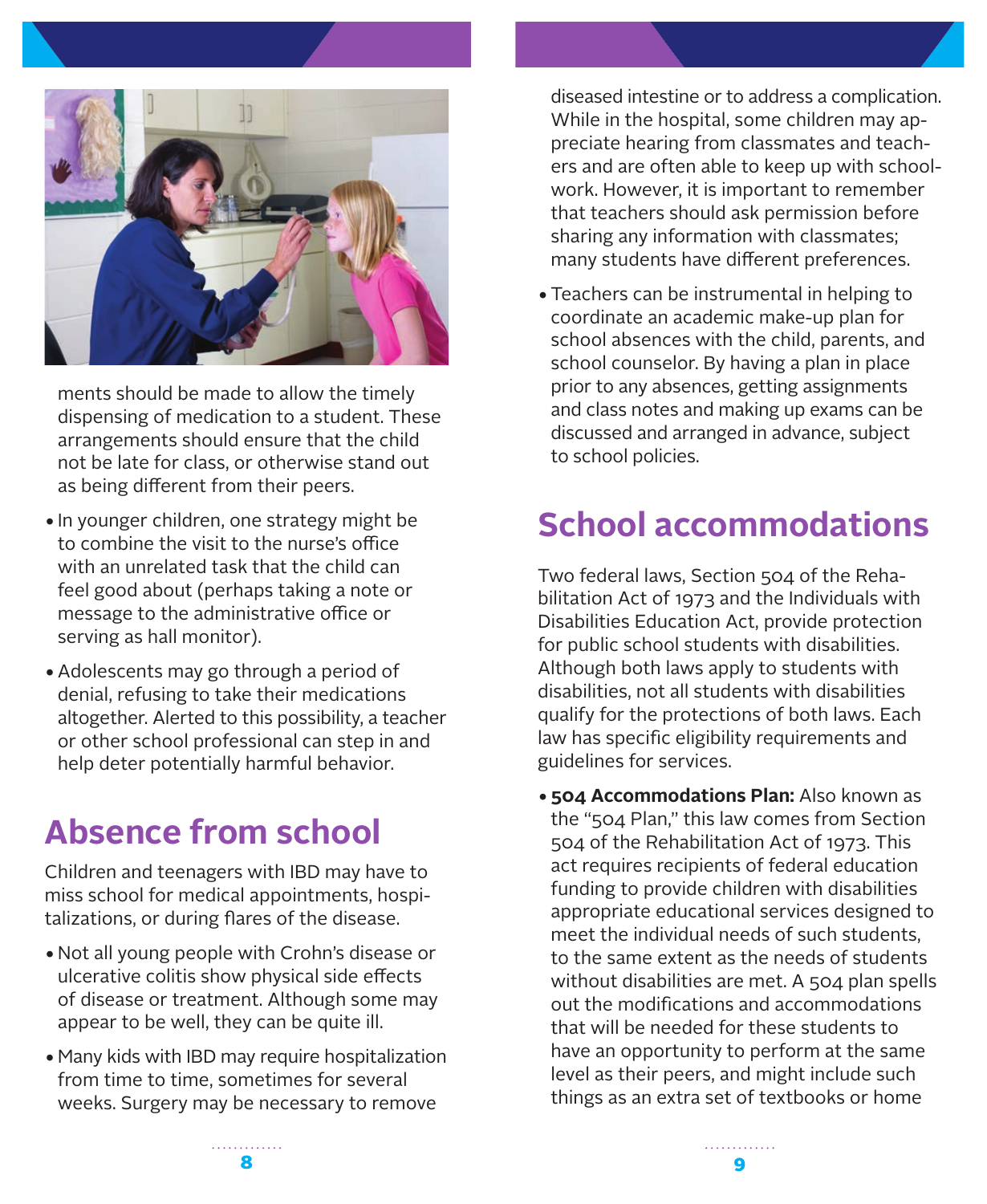<span id="page-6-0"></span>instruction. A Section 504 plan involves an evaluation of the child's disability, as well as his or her academic abilities, and specific provisions to help the child reach full academic potential.

•**Individuals with Disabilities Education Act (IDEA):** First passed as the Education for all Handicapped Children Act in 1974, the act governs how states and agencies provide certain educational services to children with disabilities, including children with health impairments like IBD. For students with disabilities who require specialized instruction, IDEA controls the procedural requirements. The IDEA process is more involved than that required under Section 504. One of the provisions of the act requires schools that receive public funding to create an Individualized Education Program (IEP) for each child covered by the plan, ensuring that the unique needs of the child are met in the least restrictive environment. The "individualized" part of an IEP means that the plan has to be tailored specifically to the child's special needs. IDEA covers children with disabilities from birth to age 21.

## **Accommodations checklist**

Students may have different needs for accommodations based on the level of disease activity. If a child is falling behind in school or requires special accommodations to maintain their academic performance, it is important to bring this information to the attention of his or her parents. Informal and formal accommodations may help the child reach and maintain their academic potential. Informal accommodations may be developed by a teacher, parent, and child. Enabling the student to have easy access to an exit might be considered an informal accommodation.

Other strategies, such as "stop the clock" testing, are formal accommodations. Below are some accommodations that might help a student with IBD. Every child may have individualized needs.

- •**Unlimited bathroom pass:** Students with active disease symptoms may need to use the bathroom many times per day—often urgently in order to avoid fecal incontinence. Student and teacher should work out an appropriate bathroom signal to help avoid drawing attention to the student's frequent bathroom breaks.
- •**"Stop the clock" testing:** When taking an exam, the student may need to take a break due to pain or bowel urgency. Test time will be extended by the amount of time that the student is away from the exam.
- •**Ability to hydrate:** Frequent bowel movements and medication contribute to loss of fluids. Students should be allowed to carry and drink fluids throughout the day.
- •**Supply bag:** Student will be permitted to eat small snacks and carry candy (to treat dry mouth), wet wipes, and other supplies throughout the day and use as needed.
- •**Tests and project limits:** Medications and active disease symptoms may contribute to sleep deprivation and fatigue. As a result, the number of tests and projects can be limited. Test and project deadlines can also be extended without penalty. A discussion between student and teacher can assess individual needs.
- •**Rest period:** School nurse will provide a location as needed for students to lie down, or a private place to change clothes.
- •**School absence:** After a specified number of days absent from school, the student will receive in-home or hospital tutoring.

. . . . . . . . . . . . .  $10$  11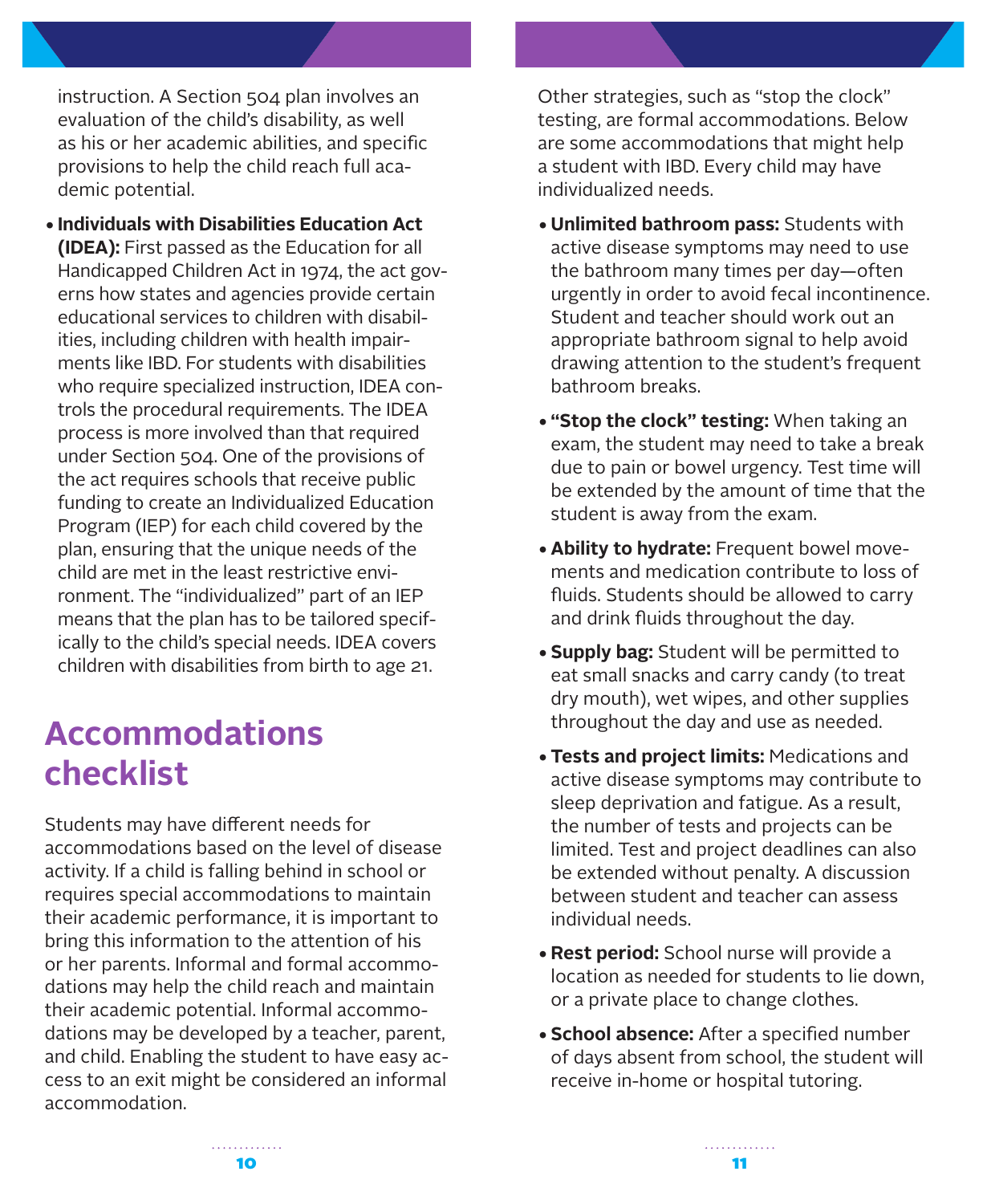- <span id="page-7-0"></span>•**Alternate seating:** To accommodate easy access to classroom exits, the student's seat may be changed.
- •**Medications:** The student, parent, and nurse will meet to discuss and establish a medication schedule.
- •**Tutoring and support:** If the student is absent for more than "x" days from school, he/she will have an opportunity to make up or get assistance with assignments. Students will be allowed to have an extra set of books at home.
- •**Extracurricular programs:** The student will be allowed to participate in programs and events without penalty due to absenteeism.
- •**Physical education class:** The student should be allowed to self-monitor their energy level to determine if they can participate in physical activities. The physical education teacher will notify the parents if there is ongoing non-participation in gym class.

These are some possible accommodations. Others may be added to meet the needs of each student.

## **Moving on to college**

While the IDEA does not apply to postsecondary schools, certain portions of the Rehabilitation Act do. These regulations prohibit discrimination in admissions and recruitment, either by excluding disabled students or by setting a quota for admission of disabled students. A student with a 504 plan in high school can also request accommodations in college.

•Students with health conditions such as Crohn's disease or ulcerative colitis cannot be excluded from any area of campus or academic life to which other students enjoy access, including research, counseling, and occupational training.



•The legislation requires that adjustments be made to eliminate and/or protect against discrimination. These adjustments include everything from extending the length of time permitted for completion of degree requirements, to ensuring that the results of the evaluation reflect the student's performance, not his or her disability. This may include, for example, allowing a student with IBD extra time to complete an exam to allow for bathroom breaks, or a private dorm room.

## **Participation in physical activities**

Young people with IBD should be active and participate in physical activities whenever possible. Generally, there is no reason not to participate in sports, dance, or other physical activities, but some modifications may be necessary if strenuous activities cause fatigue or aggravate abdominal pain, arthritis, or other symptoms. In addition to the physical benefits, including building stronger muscles and bones, these activities provide an outlet for stress and can help build confidence and self-esteem.

 $12$  and  $13$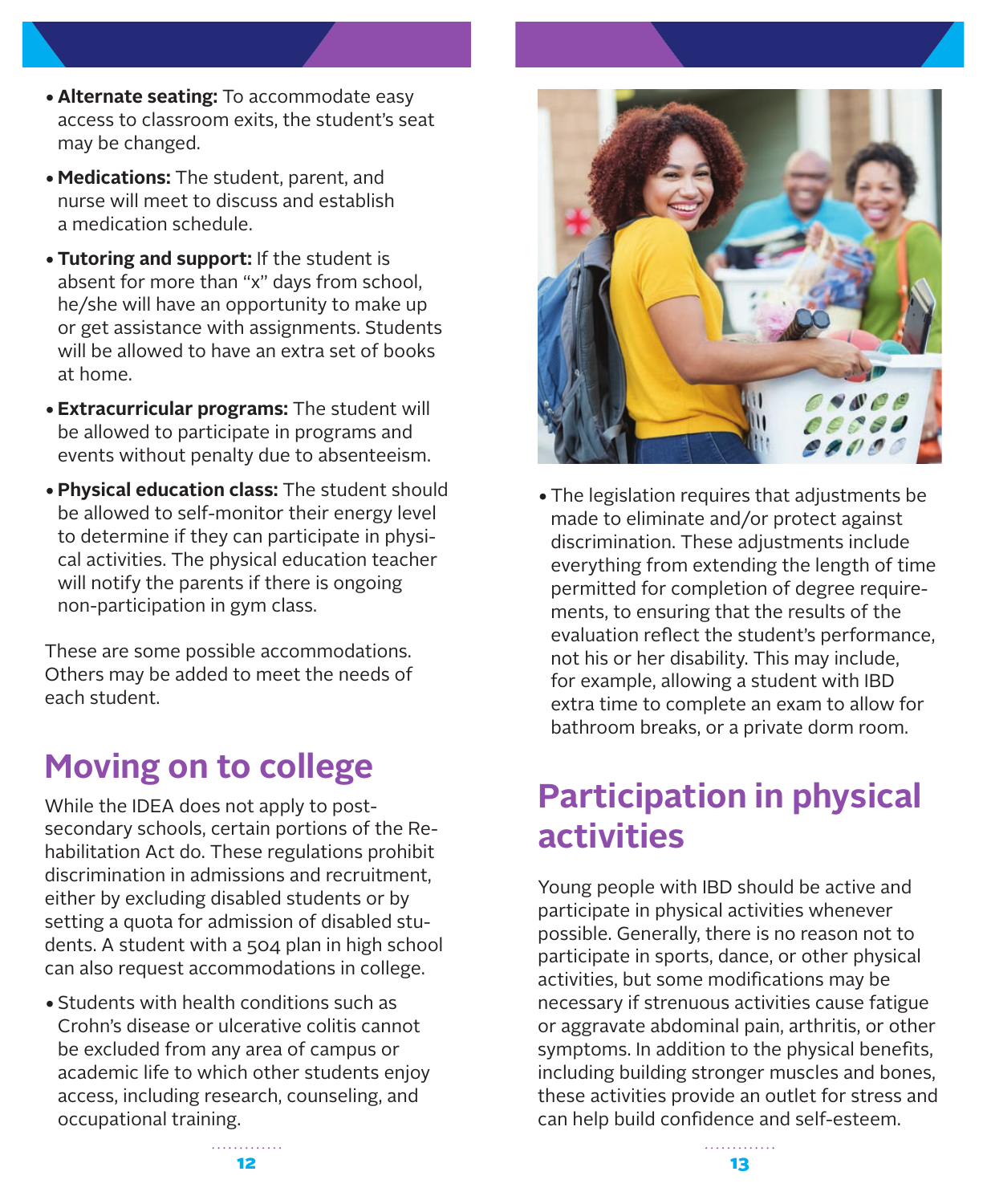## <span id="page-8-0"></span>**Communication with parents and healthcare professionals**

Teachers often get to know their students very well. Thus, you may be the first one to recognize when a child is experiencing a flare-up of IBD.

- •Some clues might be more frequent trips to the toilet, decreases in food intake during lunch, or a decline in school performance.
- •You may be the first to notice indications of a collapse in coping mechanisms. The development of discipline problems or signs of social isolation from peers might suggest such breakdowns.
- •Early intervention is important in treating IBD. Timely communication with parents, who can alert healthcare professionals, can be extremely useful in identifying flare-ups or other complications before they progress too far. Additional interventions can then be initiated.

## **Resources**

If you want to learn more about Crohn's disease or ulcerative colitis, or help children and parents learn more, there are a number of resources available to you.

**Crohn's & Colitis Foundation website**—The website for the Crohn's & Colitis Foundation is home to information on the diseases, their treatments, and brochures, including:

- •*Living with Crohn's Disease*
- •*Living with Ulcerative Colitis*
- •*Managing Flares and Other IBD Symptoms*
- •*A Guide for Parents*
- •*A Guide for Teens with IBD*
- •*Pete Learns All About Crohn's & Colitis: Comic book for kids and teens*
- •*IBD & Me: Activity book*

*Visit [www.crohnscolitisfoundation.org](http://www.crohnscolitisfoundation.org) to access these and other resources.*

**Camp Oasis**—The Crohn's & Colitis Foundation Camp Oasis is a co-ed residential camp program. Its mission is to enrich the lives of children with IBD by providing a safe and supportive camp community. For more information, visit *[www.crohnscolitisfoundation.org](http://www.crohnscolitisfoundation.org)* or call the IBD Help Center.

**Campus Connection**—College students can connect with other students and get tips and info at *[www.crohnscolitisfoundation.org/](http://www.crohnscolitisfoundation.org/campus-connection) [campus-connection](http://www.crohnscolitisfoundation.org/campus-connection)*.

#### **Irwin M. and Suzanne R. Rosenthal IBD Resource Center (IBD Help Center)**

The IBD Help Center is a free service designed to provide disease-specific information, guidance and support. Our Information Specialists can be reached by calling 888-MY-GUT-PAIN (888-694-8872) Monday through Friday, 9 a.m. to 5 p.m. Eastern Time, or by emailing *[info@crohnscolitisfoundation.org](mailto:info%40crohnscolitisfoundation.org?subject=)*.

**Just Like Me IBD**—Kids and teens with IBD have their very own website where they can find specialized information on camps, coping in school, and other helpful tips. You can access the site at *[www.justlikemeibd.org](http://www.justlikemeibd.org)*.

**Local education and support programs**— Education programs, support groups, and other events are located throughout the country. Go online to *[www.crohnscolitisfoundation.org](http://www.crohnscolitisfoundation.org)* to find the local Crohn's & Colitis Foundation chapter in your area.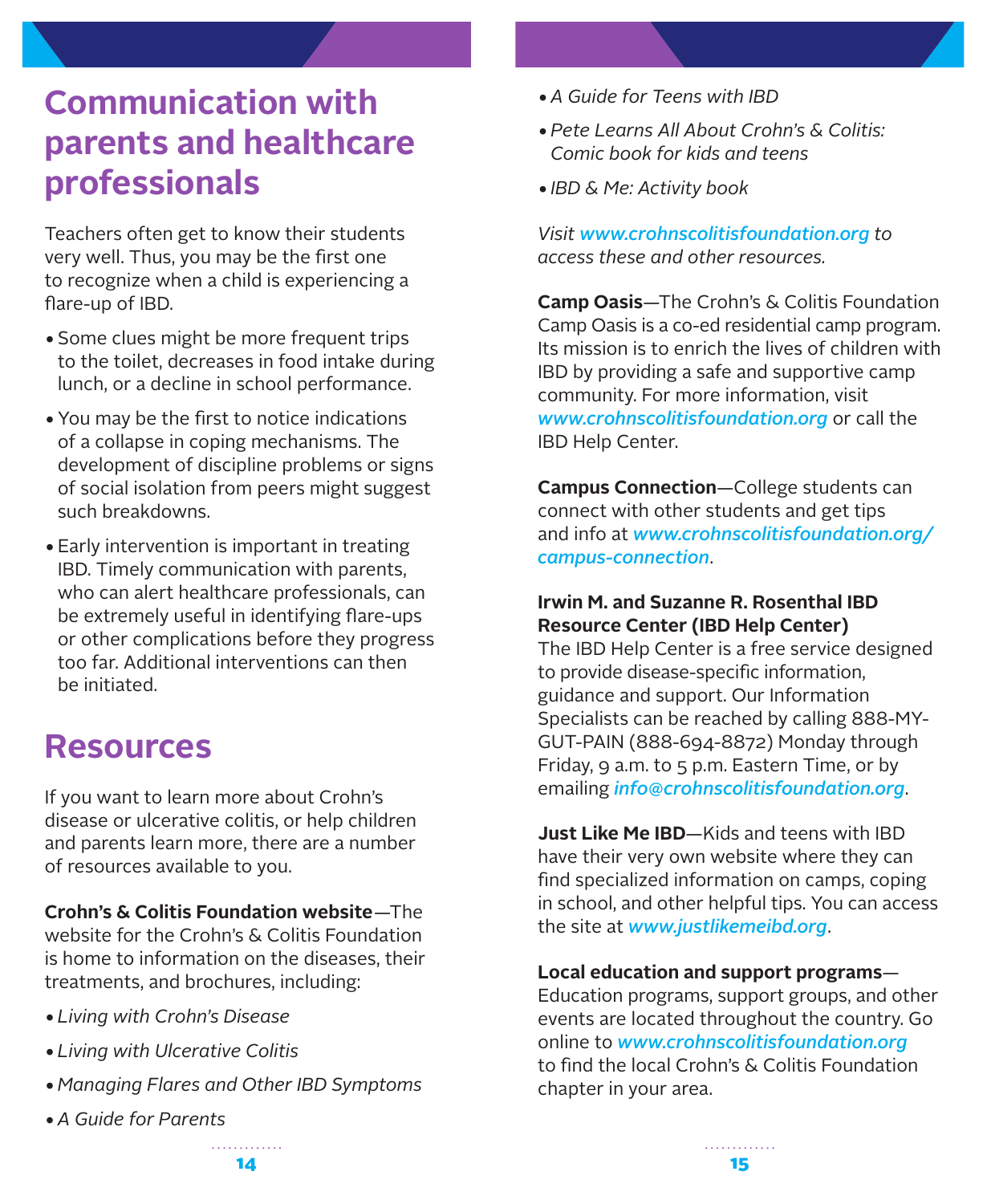#### <span id="page-9-0"></span>**Other Resources**

•**GI Kids (NASPGHAN)**—This website has information about IBD symptoms and diagnosis, treatment and management, coping, and transition. Visit *[www.gikids.org](http://www.gikids.org)*.

### **Conclusion**

Having a chronic illness is difficult for anyone, but it can be an enormous burden and challenge for children who are in the midst of physical, cognitive, emotional, and social growth. It is vital that teachers and other school personnel recognize the challenge and work toward the goal of providing these young people with a school experience that is as typical as possible.

Education professionals are in a key position to create an environment that fosters resilience in a child or teenager with IBD by:

- •Providing opportunities for meaningful participation in academic and extracurricular activities.
- •Teaching assertiveness, communication, and problem-solving skills that help the child make sound decisions and effectively manage stress.

People with Crohn's disease and ulcerative colitis have excelled in all fields of life. With the help of an understanding and supportive school system—together with strong parental support and good medical care—it is our hope that all children with IBD will have enriching school experiences and reach their full academic potential.

### **About the Crohn's & Colitis Foundation**

Established in 1967, the Crohn's & Colitis Foundation is a non-profit, volunteer-driven organization dedicated to finding the cures for Crohn's disease and ulcerative colitis, and improving the quality of life of children and adults affected by these diseases.

Since our founding, the Foundation has remained at the forefront of research in Crohn's disease and ulcerative colitis. Today, we fund cutting-edge studies at major medical institutions, nurture investigators at the early stages of their careers, and finance underdeveloped areas of research.

In addition, the Crohn's & Colitis Foundation provides a comprehensive series of education programs, printed and online resources, support services and advocacy programs to members of the IBD community, including patients and caregivers.

### **We can help! Contact us at:**

888-MY-GUT-PAIN (888-694-8872) *[info@crohnscolitisfoundation.org](mailto:info%40crohnscolitisfoundation.org?subject=) [www.crohnscolitisfoundation.org](http://www.crohnscolitisfoundation.org)*

#### **Credits:**

#### Reviewers:

This resource was reviewed by the Pediatric Affairs Committee.

Julie Cundiff Dylan DeLay Dawn Ebach, MD

Design & Layout: Rubicon Design Associates